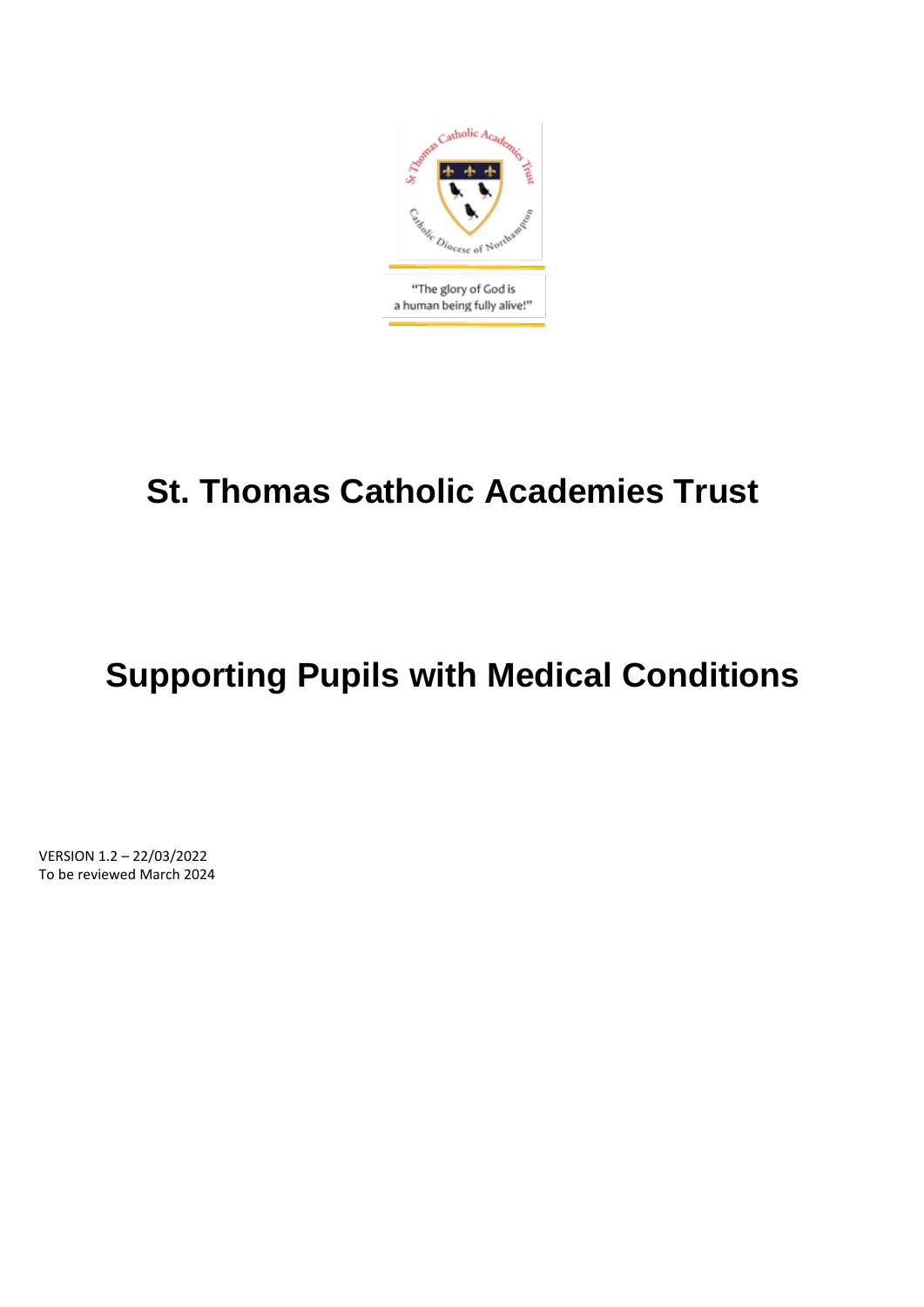# **Supporting Pupils at School with Medical Conditions 2022**

The aim of the Policy is to ensure that all children with medical conditions, in terms of both physical and mental health, are properly supported in school so that they can play a full and active role in school life, remain healthy and achieve their academic potential.

We acknowledge and believe that children and young people with medical conditions are entitled to a full education and have the same rights of admission to school as other children. This means that no child with a medical condition will be denied admission or prevented from taking up a place in school because arrangements for their medical condition have not been made. The Trust in conjunction with the Local Governing Body will ensure that children's health is not put at unnecessary risk from, for example, infectious diseases. They therefore, acknowledge that they do not have to acept a child in school at times where it would be detrimental to the health of that child or others.

# **Roles and Responsibilities**

We acknowledge that supporting a child with a medical condition during school hours is not the sole responsibility of one person. We work co-operatively with other agencies.

# **The Trust in conjunction with the Local Governing Body will:**

- ➢ Make arrangements to support children with medical conditions in school and will make sure that this policy for supporting children with medical conditions in school is developed and implemented.
- $\triangleright$  Ensure that a child with a medical condition is supported to enable the fullest participation possible in all aspects of school life.
- ➢ Ensure that sufficient staff have received suitable training and are competent before they take on responsibility to support children with medical conditions.
- $\triangleright$  Ensure that any members of school staff who provide support to children with medical conditions are able to access information and other teaching support materials asneeded.

# **The Head Teacher will:**

- $\triangleright$  Ensure that this policy is developed and effectively implemented with partners. This includes ensuring that all staff are aware of this policy for supporting children with medical conditions and understand their role in its implementation.
- $\triangleright$  Ensure that all staff who need to know are aware of the child's condition and that sufficient trained members of staff are available to implement this policy and deliver againt all individual healthcare plans, including in contingency and emergency situations. The Deputy Head and designated admin staff will support the implementation of the policy which will be overseen by the Head Teacher who will have overall responsibility for the development of individual healthcare plans.
- $\triangleright$  Make sure that school staff are appropriately insured<sup>1</sup> and are aware that they are insured to support children in this way. They will contact the school nursing service in thecase of any

<sup>&</sup>lt;sup>1</sup> The Trust is currently a member of the Department of Education's Risk Protection Arrangement.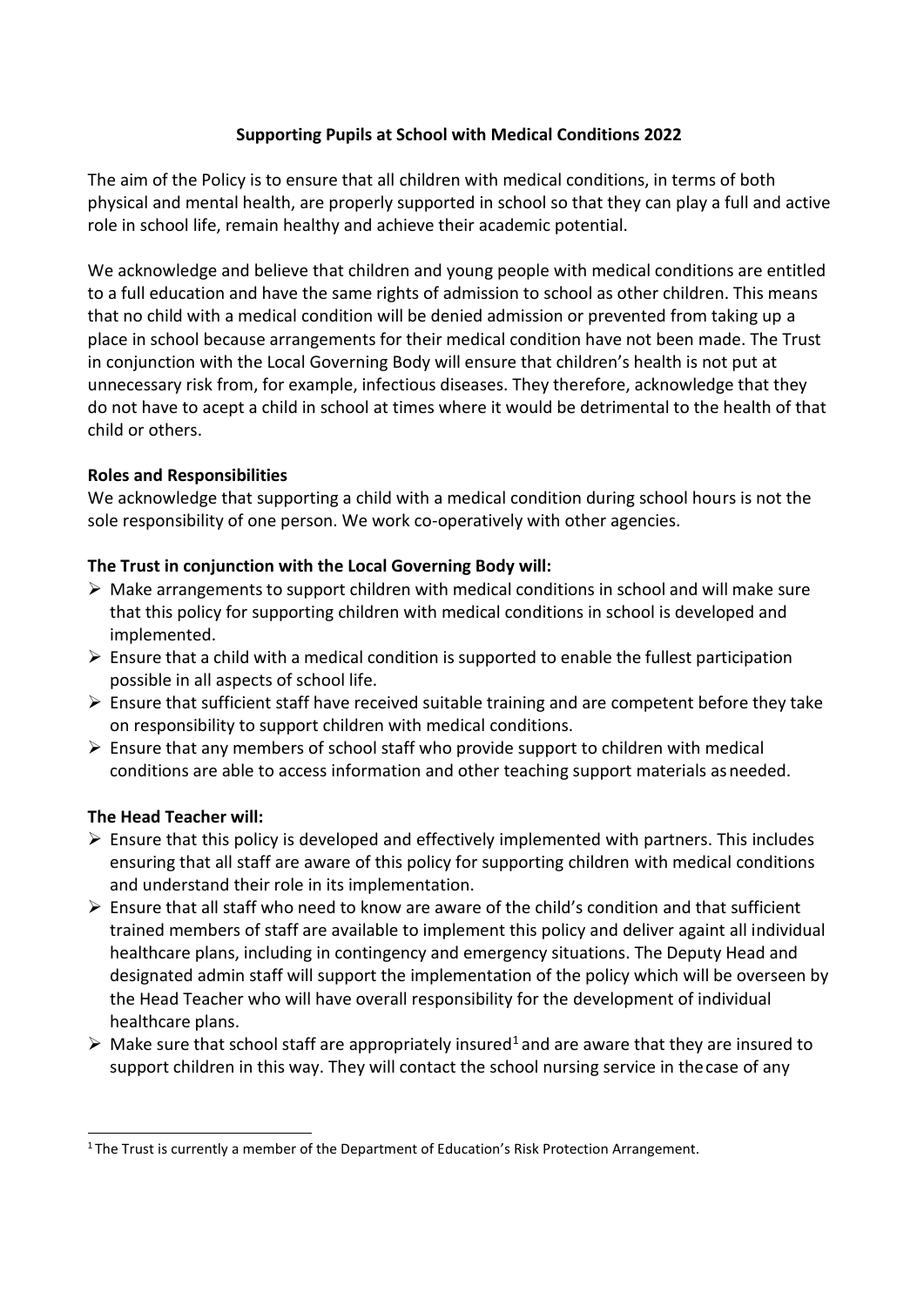child who has a medical condition that may require support at school but who has not yet been brought to the attention of the school nurse.

## **The School Staff**

- $\triangleright$  Any member of school staff may be asked to provide support to a child with medical conditions, including the administering of medicines, although they cannot be required to do so. Although administering medicines is not part of teachers' professional duties, they should take into account the needs of the children with medical conditions that they teach.
- ➢ School staff will receive sufficient and suitable training and achieve the necessary level of competency before they take on responsibility to support children with medical conditions.
- $\triangleright$  Any member of school staff should know what to do and respond accordingly when they become aware that a child with a medical condition needs help.

### **School Nurses**

We have access to the school nursing service. They are responsible for notifying the school when a child has been identified as having a medical condition which will require support in school. Wherever possible, they should do this before the child starts at the school. They would not usually have an extensive role in ensuring that schools are taking appropriate steps to support children with medical conditions but may support staff on implementing a child's individual healthcare plan and provide advice and liaison, for example, on training. School nurses can liaise with lead clinicians locally on appropriate support for the child and associated staff training needs.

Other healthcare professionals, including GPs and Paediatricians should notify the school nurse when a child has been identified as having a medical condition that will require support at school. They may provide advice on developing healthcare plans. Specialist local health teams may be able to provide support in schools for children with particular conditions eg Asthma, Diabetes.

#### **Children**

Children with medical conditions will often be best placed to provide information about how their condition affects them. They should be fully involved in discussions about their medical support needs and contribute as much as possible to the development of, and comply with, their individual healthcare plan.

#### **Parents/Carers**

Parents/carers should provide the school with sufficient and up-to-date information about their child's medical needs. They may in some cases be the first to notify the school that their child has a medical condition. Parents/carers are key partners and should be involved in the development and review of their child's individual healthcare plan and may be involved in its drafting. They should carry out any action that they have agreed to as part of its implementation eg provide medicines and equipment and ensure they or another nominated adult are contactable at all times.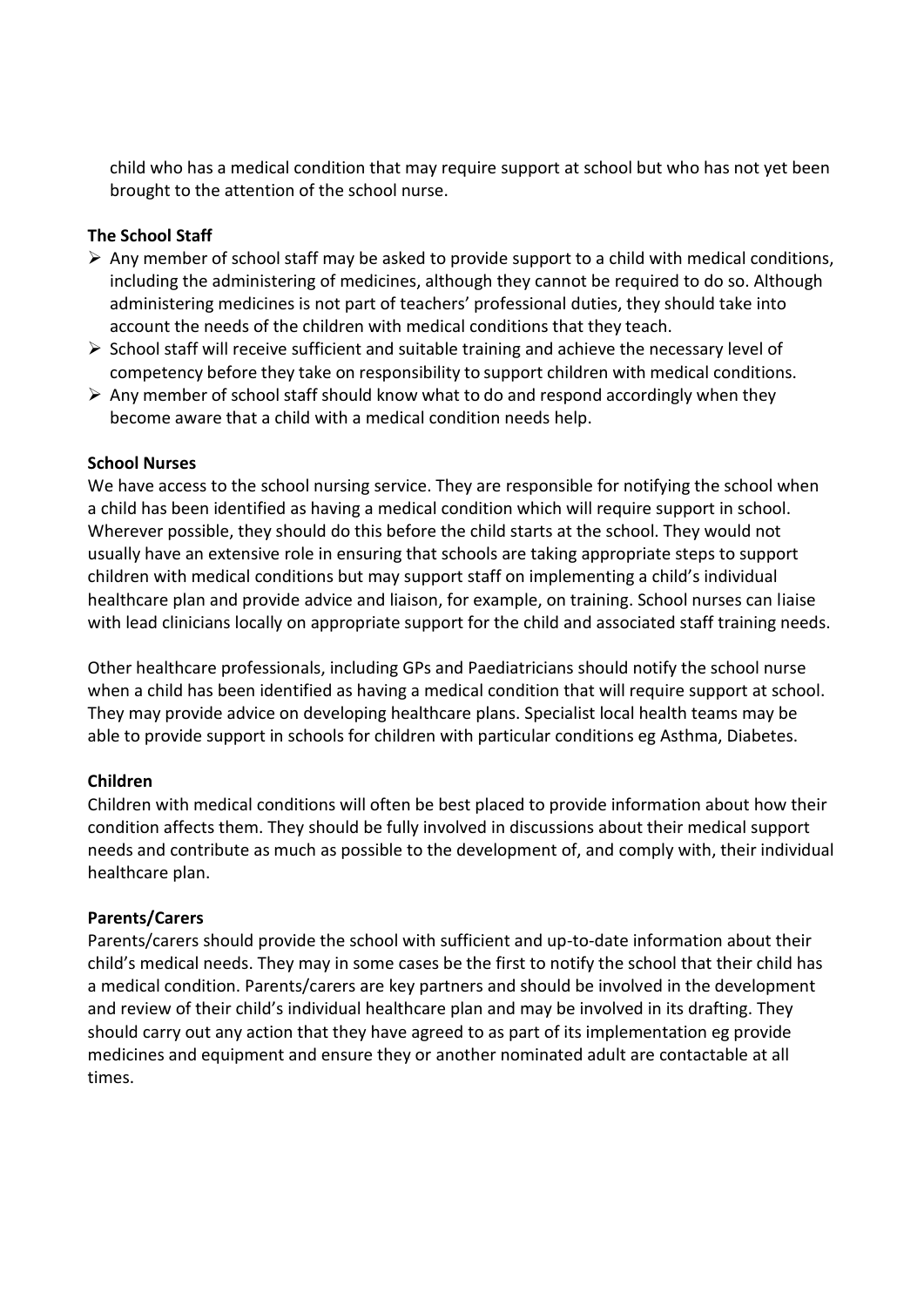## **Transition Arrangements**

When notification is received that a pupil has a medical condition the school, in conjunction with all relevant stakeholders including parents/carers will:

- $\triangleright$  Ensure that arrangements are put in place to cover transition from another setting, upon being notified that a child is coming into school with a medical condition. These may vary from child to child according to existing Health Care Plans.
- $\triangleright$  Ensure that arrangements are implemented following re-integration into the school or when the needs of a child change.
- $\triangleright$  Put arrangements in place in time for the start of the new school term.
- ➢ In other cases, such as a new diagnosis or children moving to a new school mid-term, every effort will be made to ensure that arrangements are in place as soon as possible.
- $\triangleright$  Provide support to pupils where a condition is undiagnosed or difficult to diagnose but there is a possibility that a medical condition is causing difficulties. Where evidence conflicts, some degree of challenge may be necessary to ensure that the right levels of support can be put in place.
- $\triangleright$  Any staff training needs are identified and met.

# **Individual Health Care Plans**

The purpose of individual healthcare plans are to help ensure that schools effectively support pupils with medical conditions. They provide clarity about what needs to be done, when and by whom. Not all children will require one. The school, healthcare professional and parent/carer should agree, based on evidence, when a healthcare plan would be appropriate. If consensus cannot be reached, the Head Teacher will take a final view.

Where a child is returning to school following a period of hospital education or alternative provision, we will work closely with the appropriate agencies and eduation provider to ensure that the individual healthcare plan identifies the support the child will need to reintegrate effectively.

We would not necessarily wait for a formal diagnosis before providing support to a child. In cases where a child's medical condition is unclear, or where there is a differene of opinion, judgements will be needed about what support to provide based on the available evidence. This would normally involve some form of medical evidence and consultation with parents/carers.

# **Staff Training and Support**

Any member of school staff providing support to a child with medical needs will have received suitable training. We ensure that training is kept up to date. Staff have the opportunity to discuss their training needs with the Inclusion Manager. Staff carrying out medical procedures will be monitored by line managers in addition to healthcare professionals. Any member of staff expressing concerns whatsoever will be fully supported until they feel confident.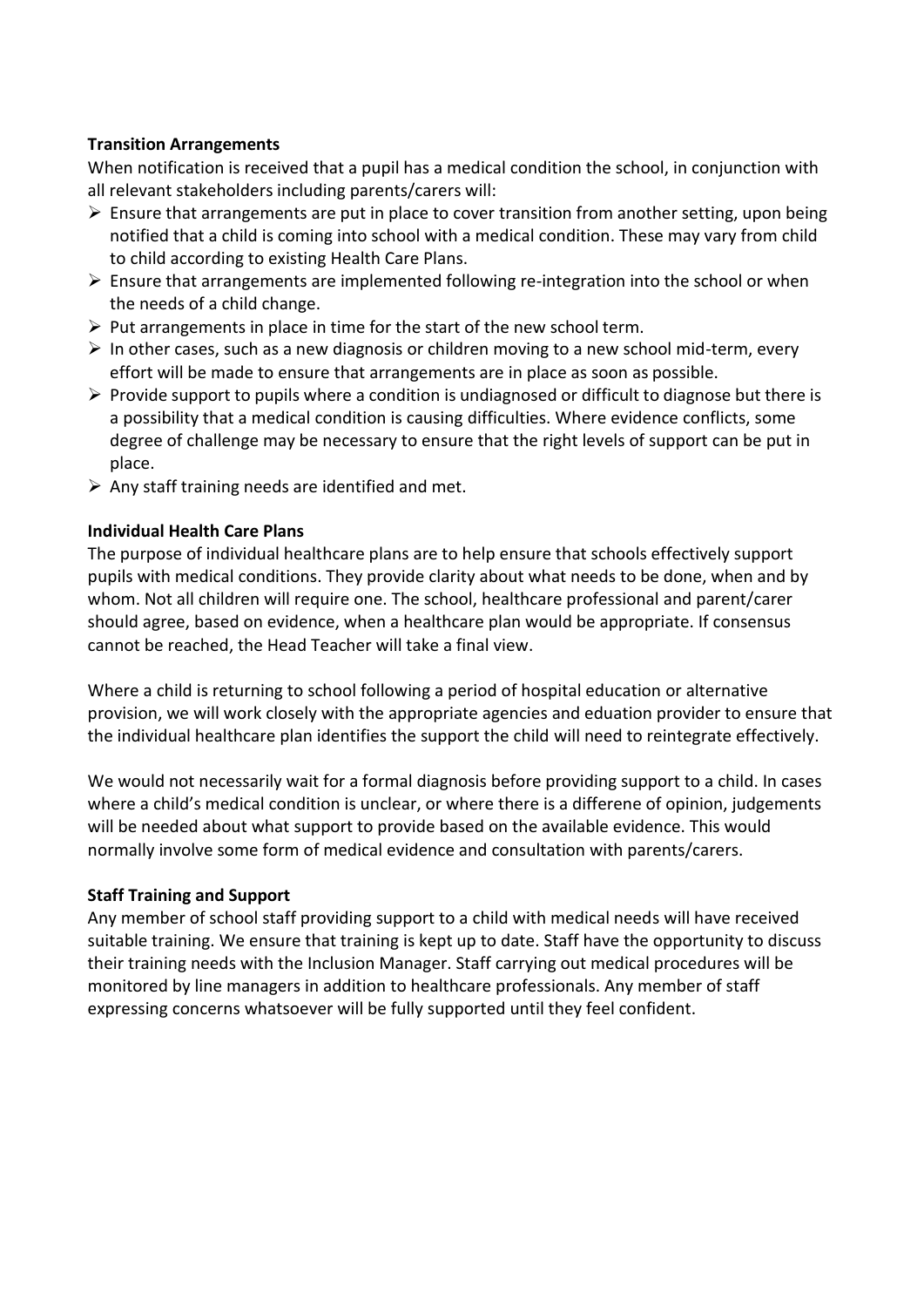# **The Child's Role in Managing their own Medical needs**

Wherever possible, chlidren who are competent to manage their own healthcare needs and medicines, in consultation with healthcare professionals and parents/carers, will be encouraged to do so under the supervision of school staff.

If a child refuses to take medicine or carry out a necessary procedure, staff will not force them to do so but follow the procedure agreed in the individual healthcare plan. Parents/carers will be informed so that alternative options can be considered.

# **Managing Medicines on School Premises**

- $\triangleright$  No child under 16 should be given prescription medicines without their parents /carers written consent. (Appendix 1)
- $\triangleright$  No un-prescribed medicines will be given to a child with the exception of Paracetomol and Ibuprofen which with prior parental consent will be administered only to those who attend Cardinal Newman Catholic School. In certain cases a Doctor may advise on giving medicines purchased over the counter (e.g. Piriton), for a school to administer such medicines, a dated and signed letter from the Doctor will be required along with the parents' consentform.
- $\triangleright$  Only medicines that are in date, labelled with the child's name, provided in the original container as dispensed by a pharmacist and incuding instructions for administration willbe accepted. This includes Asthma Inhalers, Epipens, Insulin etc.
- ➢ All medicines must be stored in a secure area out of reach of children.
- $\triangleright$  Use of emergency Salbutamol Inhaler. (Appendix 4)

# **Short Term Prescriptions**

- $\triangleright$  Medicines may be administered in school if it is required to be taken four times a day.
- $\triangleright$  Medicines will only be administered if the parent/carer has completed and signed an indemnity form.
- $\triangleright$  When no longer required, medicines will be returned to the parent/carer to arrange for safe disposal. Sharps boxes should always be used for the disposal of needles and othersharps.
- $\triangleright$  A record of all medicines administered will be kept and stored. (Appendix 2)
- $\triangleright$  Parents/carers will be informed if their child has been unwell at school. (Appendix 3)

# **Day Trips, Residential Visits and Sporting Activities**

All medicines will be taken to any of the above activities and administered following all the above procedures.

# **Insurance**

Staff who undertake responsibilities within this policy are covered by the school's insurance.

# **Complaints**

Should parents/carers be dissatisifed with the support provided they should discuss their concerns directly with the school. If for whatever reason this does not resolve the issue, they may make a formal complaint via the complaints procedure outlined in the school's Complaints Policy. The policy can be found on the school website.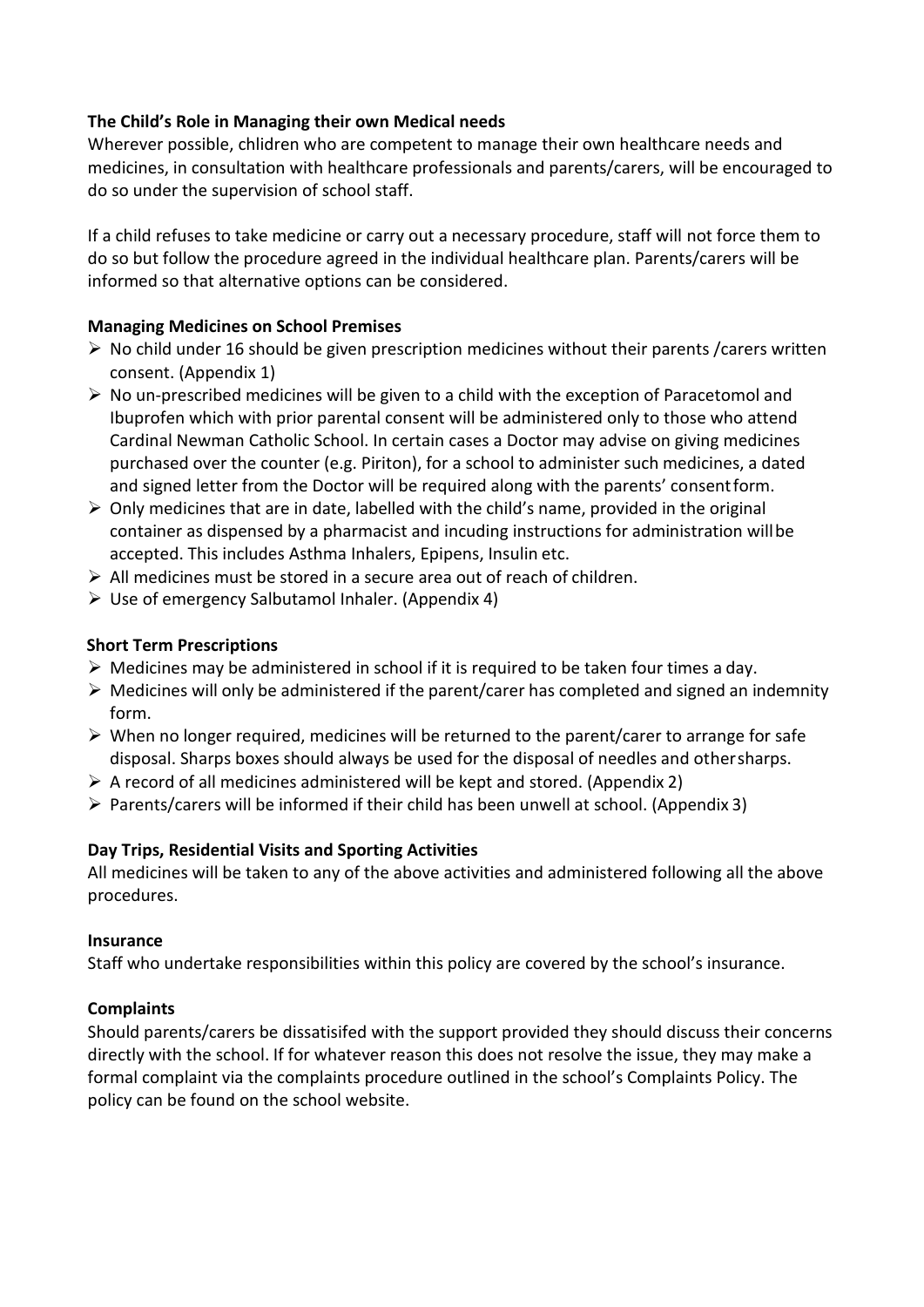# **Useful Links**

[https://www.gov.uk/government/uploads/system/uploads/attachment\\_data/file/638267/support](https://www.gov.uk/government/uploads/system/uploads/attachment_data/file/638267/supporting-pupils-at-school-with-medical-conditions.pdf) [ing-pupils-at-school-with-medical-conditions.pdf](https://www.gov.uk/government/uploads/system/uploads/attachment_data/file/638267/supporting-pupils-at-school-with-medical-conditions.pdf)

[https://www.gov.uk/government/uploads/system/uploads/attachment\\_data/file/416468/emerge](https://www.gov.uk/government/uploads/system/uploads/attachment_data/file/416468/emergency_inhalers_in_schools.pdf) [ncy\\_inhalers\\_in\\_schools.pdf](https://www.gov.uk/government/uploads/system/uploads/attachment_data/file/416468/emergency_inhalers_in_schools.pdf)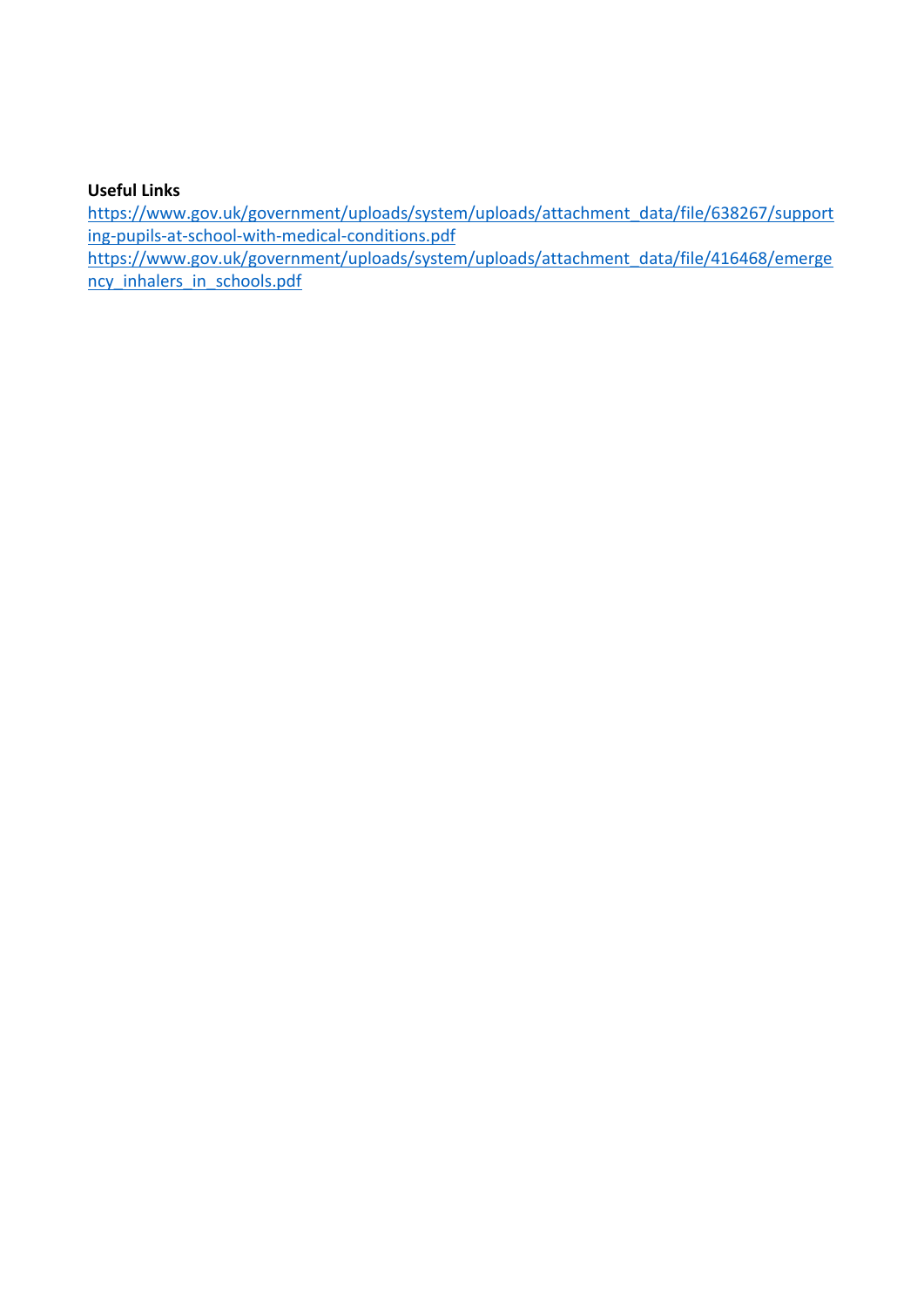# **Parent/Carer Agreement to Administer Medicine**

**The school will not give your child medicine unless you have completed and signed this form.**

| Name of Child:                                                              |  |
|-----------------------------------------------------------------------------|--|
| Date of Birth:                                                              |  |
| Class:                                                                      |  |
| Medical condition or illness:                                               |  |
| <b>Medicine</b>                                                             |  |
| Name/type of medicine:<br>(as described on the container)                   |  |
| Expiry date:                                                                |  |
| Dosage and method:                                                          |  |
| Timing:                                                                     |  |
| Duration of medicine:                                                       |  |
| Special precautions/other instructions:                                     |  |
| Are there any side effects that the school/setting<br>needs to be aware of: |  |
| Self-administration $- Y/N$ :                                               |  |
| Procedures to take in an emergency:                                         |  |

#### **NB: Medicines must be in the original container as dispensed by the pharmacy.**

## **Contact Details**

Name:

Daytime telephone number:

Relationship to child:

┑

The above information is, to the best of my knowledge, accurate at the time of writing and I give consent to school staff administering medicine in accordance with the Trust's policy. I will inform the school immediately, in writing, if there are any changes in dosage or frequency of the medication or if the medicine is stopped.

Signature: Date: Date:

 $\Gamma$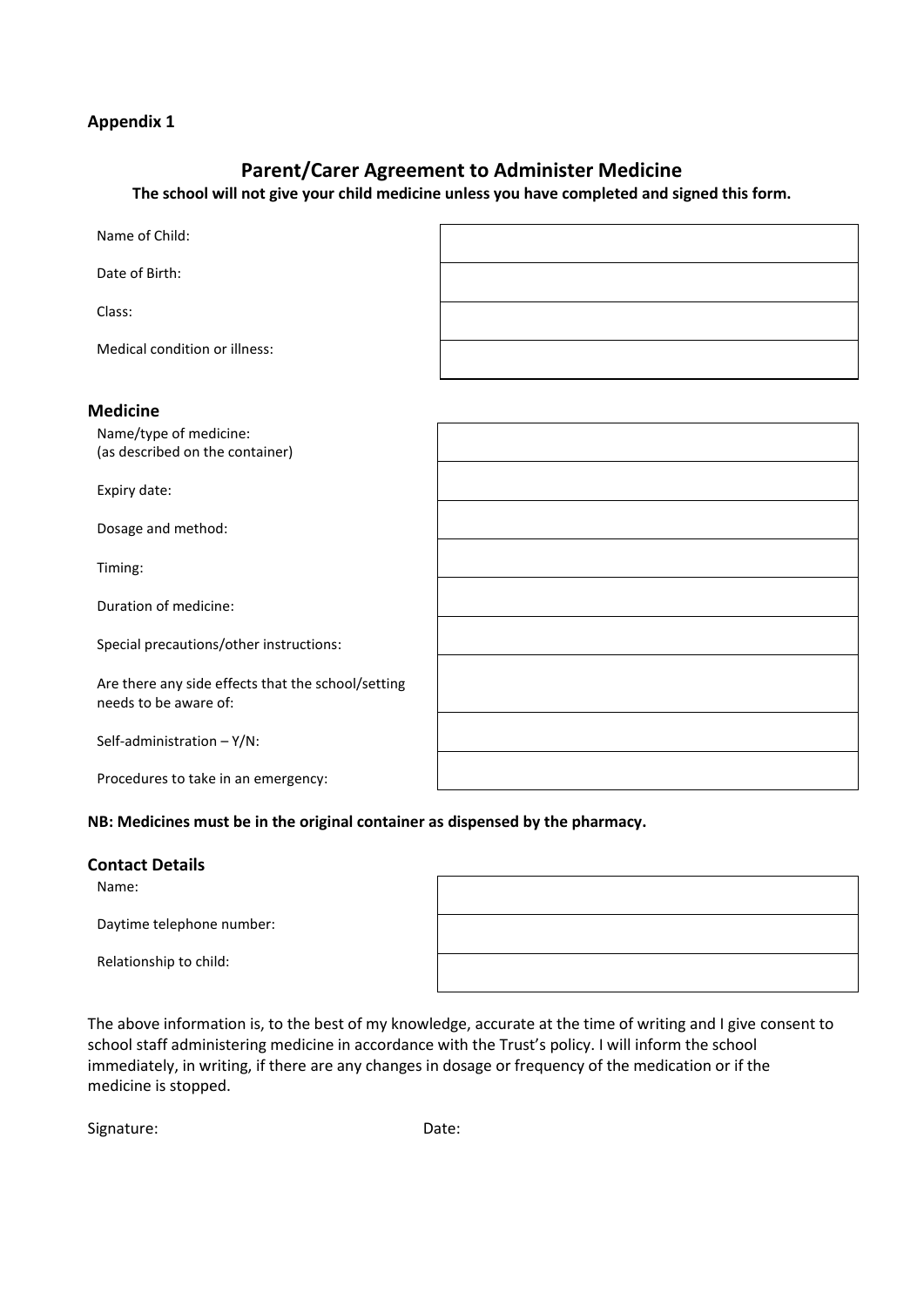

# **Record of Medicine Administered**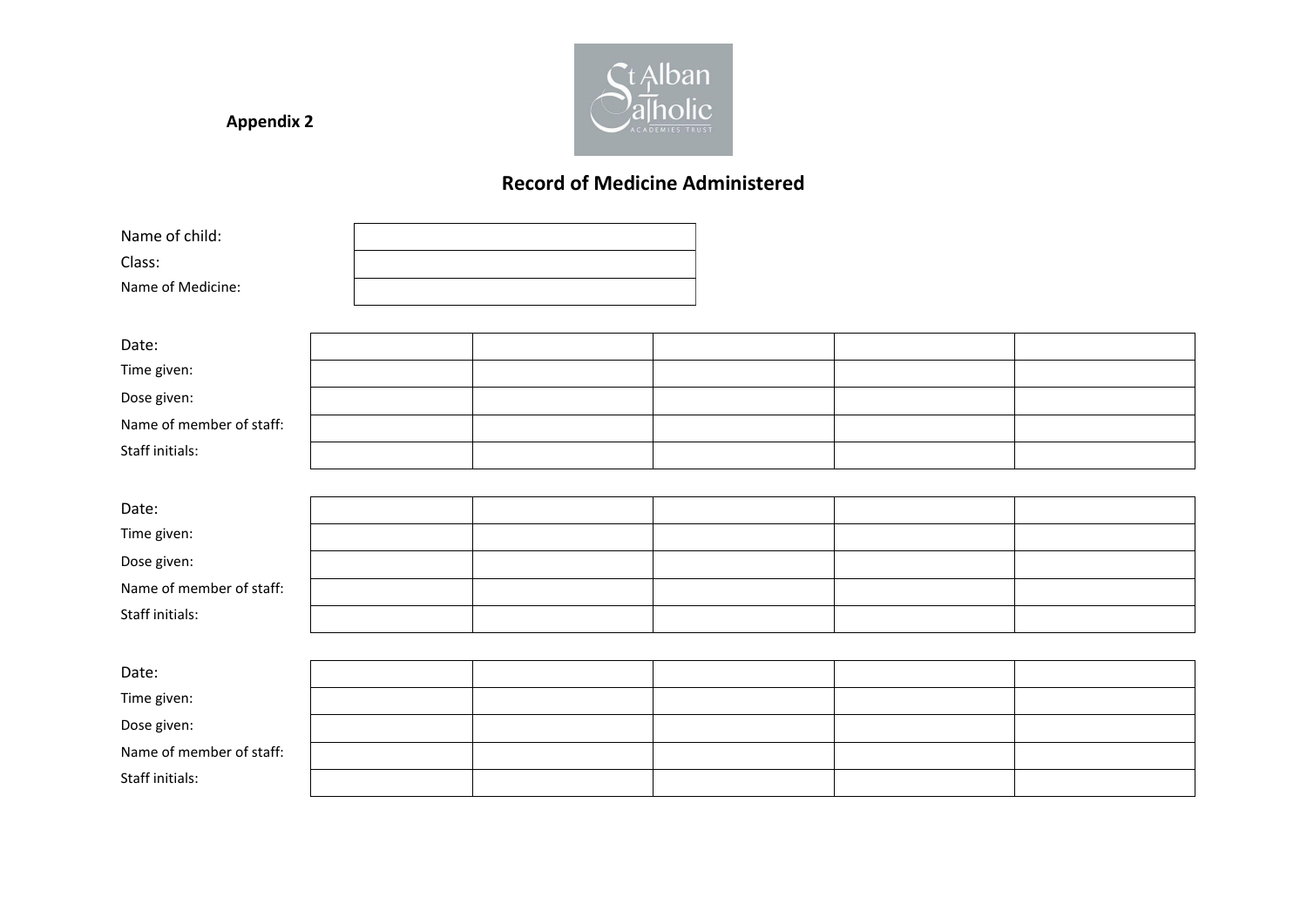

# **Bumped Head Slip to Parent/Carer**

Date:

Dear Parent/Carer

Today......................................................suffered a bump on the head. Your child has been looked after and their injuries checked and monitored by a trained First Aider who assessed that the head injury was not serious enough to seek medical advice.

Please be vigilant however, and if your child suffers later from any of the symptoms below, please seek medical advice.

- Excessive tiredness (drowsiness)
- Vomiting
- Headache
- Pupil enlargement (or one eye dilated, other not)
- Weakness of limbs

If you have any further concerns please do not hesitate to contact us.